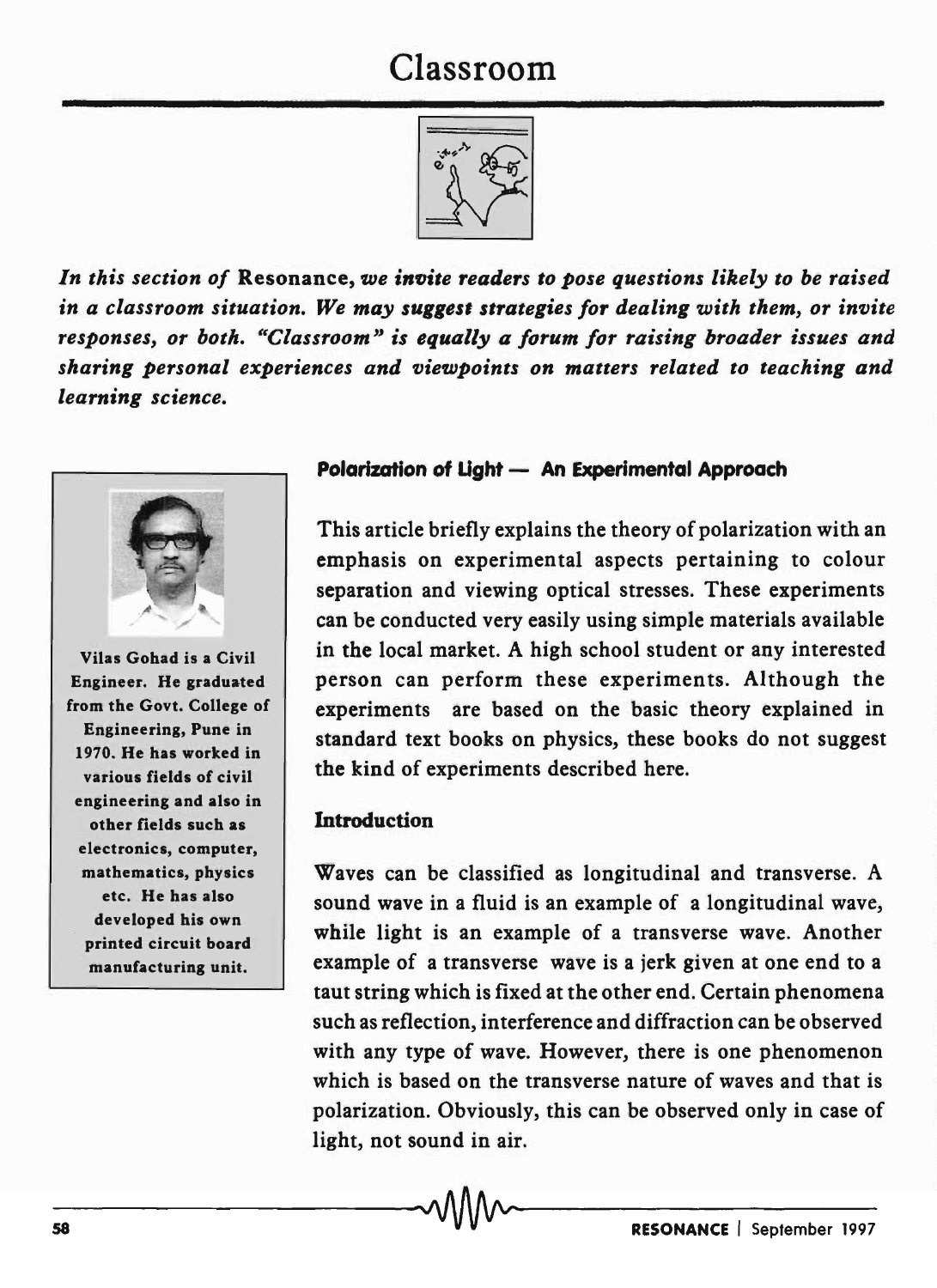### Explanation

Let us assume we are in a room with a window having vertical bars only. A long string is tied at one end to a tree outside and the other end is in the room. The string is kept taut by pulling it by hand.

In the first stage, we give a vertical jerk to the string. The osciliation will be in a vertical direction and will travel along the length of the string. This is transverse vibration and is perpendicular to the direction of propagation of the oscillation. Clearly, this oscillatory motion will pass through the window bars since they are also vertical and will not obstruct the motion. If a horizontal jerk is given to the string, the oscillation will not pass through the window as the vertical bars will oppose it.

In the second stage, we consider that there is one more window beyond the first window with its bars horizontal. Now, if we repeat our experiment, the oscillations will pass only through the first window but not through the second window.

Here we have considered the waves or disturbance created in the string, which is of transverse nature. Light waves are also transverse waves. The difference between our example and the light waves is that the string motion was only up and down while for the light it is present in all possible directions perpendicular to the direction of propagation of light. There are special 'windows' which will allow only a particular direction of vibration to pass through it. Such a 'window' is called a 'Polarizer' or a 'Polaroid'. *Figure* 1 shows the mechanism of polarization.

# Polarization in Nature

In nature, there are two simple ways to get polarized light. One is scattering of light by air. The sunlight is scattered by air and we get sky. light as polarized light. Another example is the phenomenon of reflection of light from nonmetallic surfaces.

Polarization studies have shown that the grains of cosmic dust present in our galaxy have been oriented in the weak galactic magnetic field so that their long dimension is parallel to this field. Polarization studies have also shown that Saturn's rings consist of ice crystals. The size and shape of virus particles can be determined by the polarization of ultraviolet light scattered from them. Useful information aboufthe structure of atoms and nuclei is gained from polarization studies of their emitted radiation in all parts of the electromagnetic spectrum.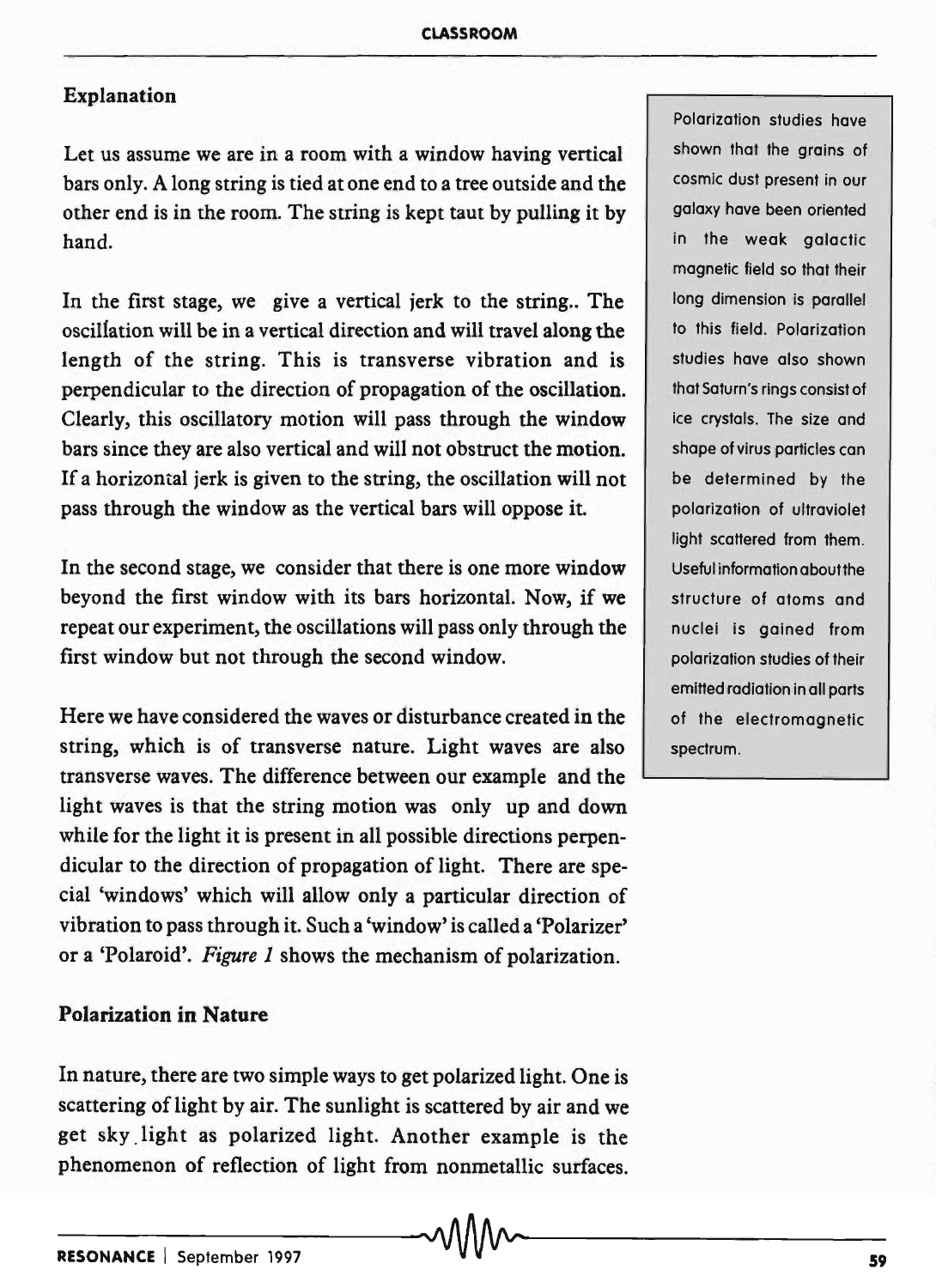



When light is reflected from the water surface or any shining surface, it is polarized too.

## Polarizers

The early polarizers were made up of various types of anisotropic crystals wherein the velocity of light is not the same in all directions. Such crystals are said to be doubly *refracting* or *birefringent.* 

Various polarizers were developed by scientists using composite prisms of such crystals, the best being the Nicol prism. Nicol prism was developed in 1828 and was in use for almost 100 years. Other polarizers are also known by the names of their developers viz. Rochon, Wollaston, Glen, Foucault etc. However, these polaroids are difficult to construct, costly and not convenient to handle.



Some crystals have the property of dichroism wherein *(Figure2)*  one component of vibration of light waves is absorbed to a larger extent than the other. Therefore, if such a crystal is cut to the proper thickness, one component of vibration of light waves is practically eliminated and the other component perpendicular to it is transmitted, e.g. Tourmaline.

Polaroid sheets using needle-like dichroic crystals or polymeric molecules which have been adjusted in a particular direction by stretching while the medium is being solidified were made by

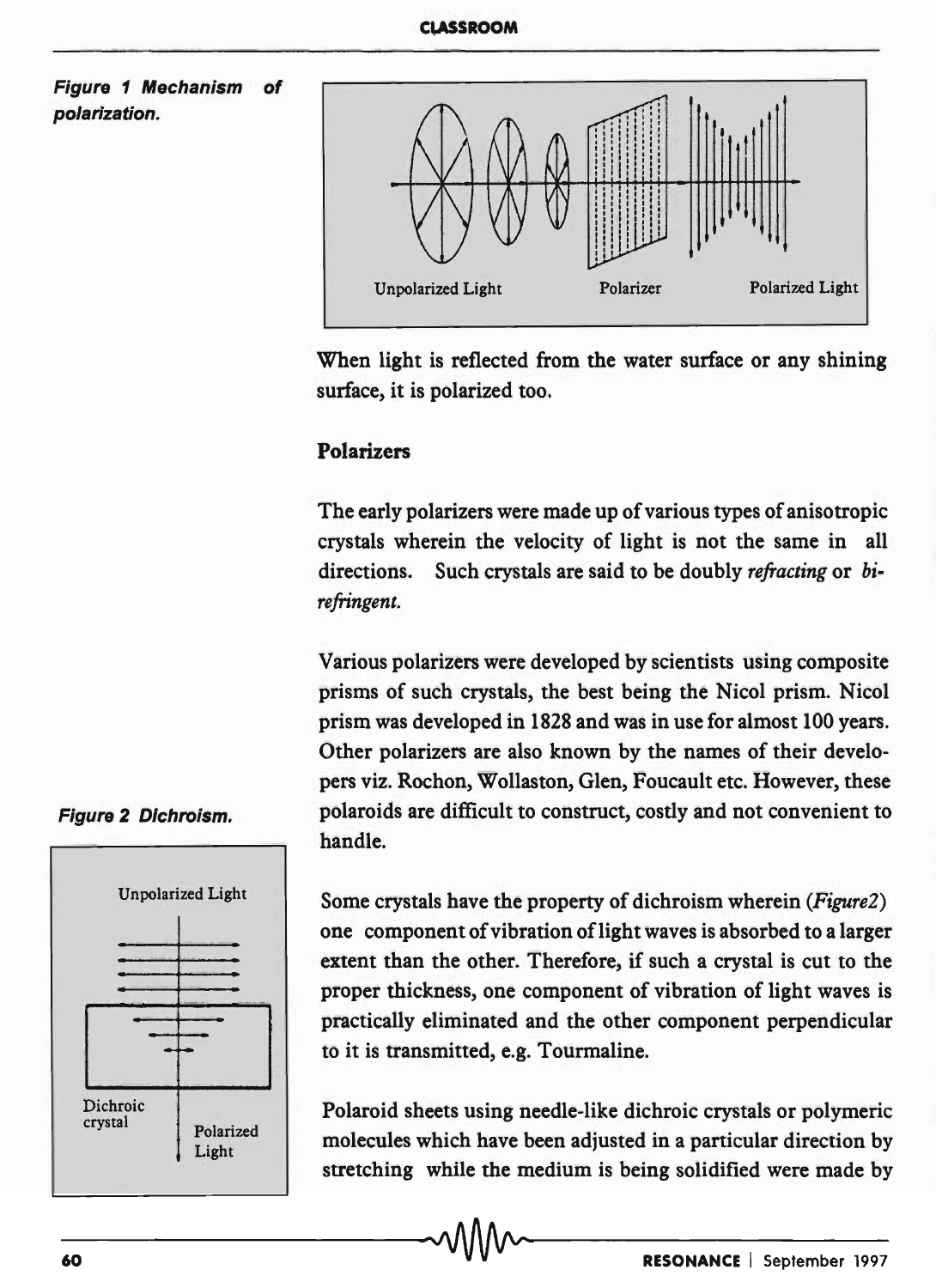Edwin Land in 1928. By this method, it is now possible to prepare sheets as large as 2 ft. wide and 200 feet long. These can be cut into suitable sizes for the sake of convenience.

#### Experiments with Polaroid Sheets

For simplicity, let us assume that polaroids in sheet form are available and describe the various experiments. Later, it will be shown that the experiments can be conducted and very Figure 3 A suggested interesting phenomena can be seen using materials easily layout of cello-tapes over a available in the market. The mass of the mass sheet.

#### Experiment No.1

In the first experiment, take a plain, flat glass piece of size about Scm x 7cm. Even a broken glass piece will do. Stick some pieces  $(4-5)$  of cello-tape about 3-4 cm long over the glass piece crossing and overlapping each other in a random manner *(Figure* 3). Now hold one piece of polaroid near your eye, beyond that the glass piece and beyond that another polaroid sheet and look towards a bright source of natural light *i.e* white light. We can then see beautiful colours. If the optical axis of one polaroid sheet is parallel to the optical axis of the other we see a particular set of colours. If we turn anyone of the polaroids at right angles to the original plane, then we see another set of colours. The colours in these two cases are complementary colours. If we put a gelatine paper folded in random manner, then we can also see colours. If we tilt the glass piece, we can see some other colours as the effective thickness of the cello-tape increases.

The reason for getting these colours is that the thickness of the cello-tape or of the gelatine paper acts as half wave plate for a particular colour only, say red. Then only red component of white light will emerge from the half-wave plate<sup>l</sup> as linearly polarized light. All other wave lengths (i.e. colours) will emerge as circularly or elliptically polarized light. When the other polarizer sheet is in a position to transmit the red linearly



<sup>1</sup> A half wave plate introduces 180° of phase difference between the x-and y-components of the vibration. Thus, after transmission, the direction of vibration is reflected in the x (or equivalently y ) axis.

> "The purest and most thoughtful minds are those which love colour the most" -John Ruskin, The Stones of Venice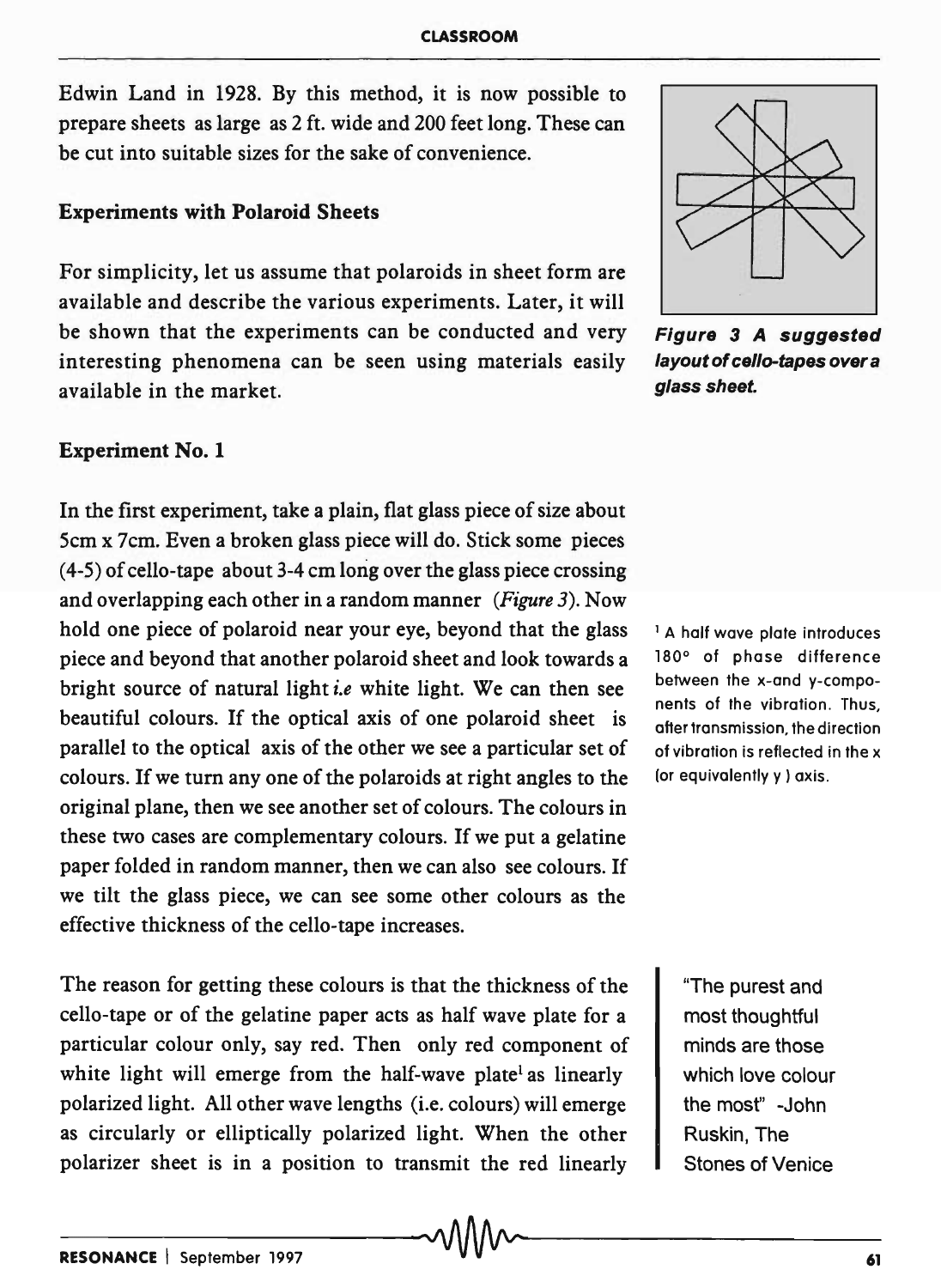

polarized light completely, it will transmit red light and attenuate all the other colours to varying extents.

# Experiment No.2

In the second experiment, take a piece of acrylic of size 3cm x 3cm and 3mm or 6mm thick. Such a piece can be purchased from Figure 4 Sress pattern in market or a set-square can be cut to a suitable size. Now, clamp acrylic piece.<br>this piece in a C-clamp of G-clamp and view it with the arrangement of polaroids described above. We can see the stress pattern developed in the acrylic sheet. In a photo-elastic study lab this is used to view and analyse the stress patterns in say a gear wheel, by making acrylic models. The stress pattern can be 'frozen' by heating the piece in an oven slowly and cooling it slowly. Then if required, a cross section can be taken by cutting the piece with a saw and studied like a CAT -scan of the brain. In our experiment we had kept the piece of acrylic, duly clamped, in the sunlight at about 11 a.m. and removed at about 4 p.m. to freeze the stresses. The stress pattern is seen because of the property of the acrylic which becomes birefringent due to stress *(Figure 4).* 

# Experiments with Simple Material using Basis Theory

In both the above experiments, we have used two polaroids; one is known as the polarizer and the other is known as the analyser depending upon their action. These sheets are special purpose sheets and are not generally available in local markets.

We now try to conduct these experiments without using any special material. For this, consider the theory given below:

## Laws of Polarization

Consider a particular case when light is incident on the surface of a glass sheet. There is a particular angle of incidence when the reflected light and the transmitted light are perpendicular to each other. In such a case the angle obtained is the *polarization*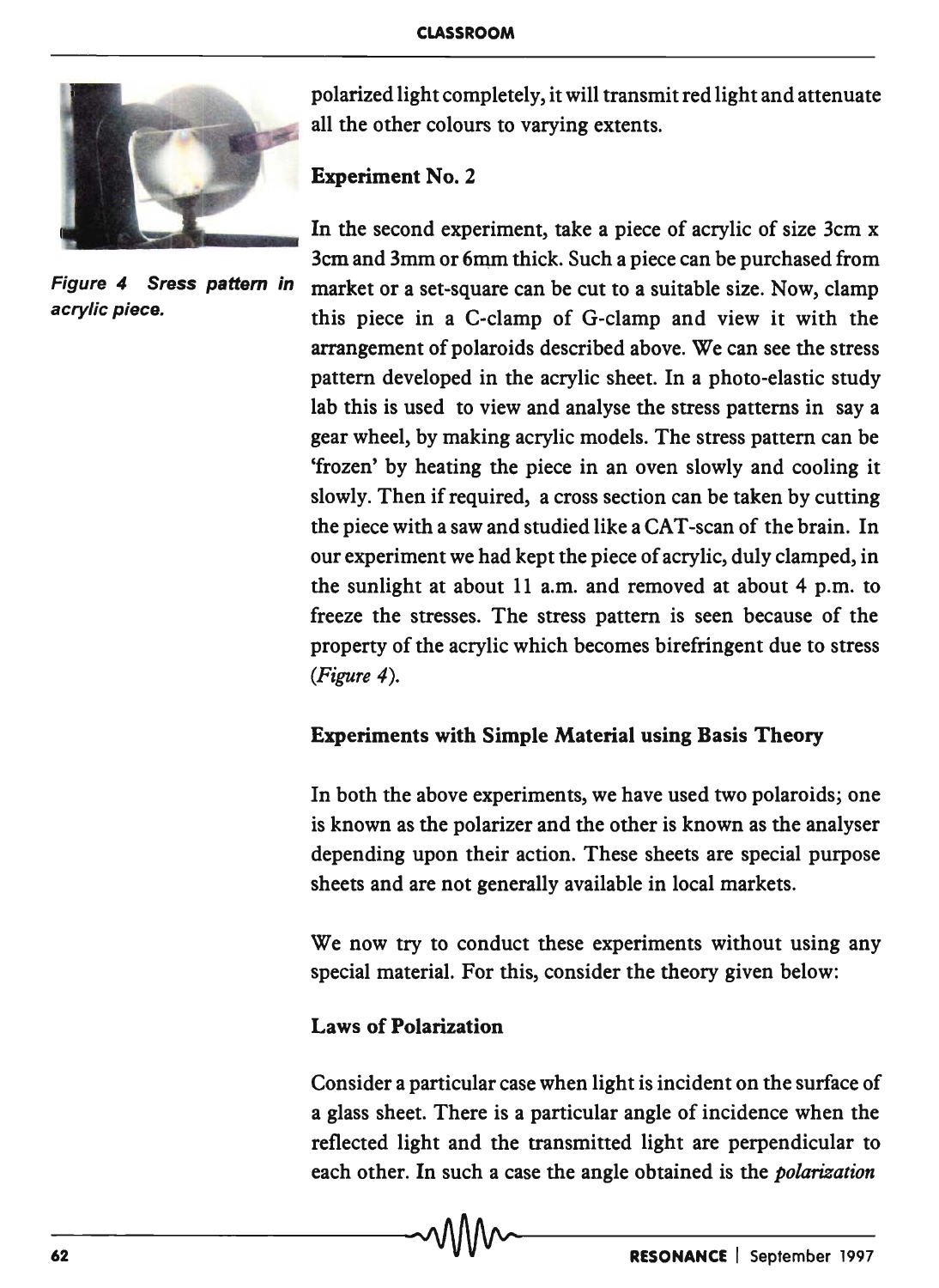

Figures Sa and b Polarizing angle or Brewster angle.

*angle.* The reflected light is polarized at right angles to the plane of the incident light and the normal and the transmitted light is polarized in the plane of the incident light and the normal. The dominantly transmitted light is strong but partially polarized and the reflected light is weak but strongly polarized. This phenomenon was first observed by Malus in 1809 and empirically deduced by Brewster in 1812. The polarizing angle is dependent on the refractive index of the glass.

For ordinary glass whose refractive index is about 1.5 to 1.6, the polarizing angle or the Brewster angle is about 56° to 58°. The various angles are shown in the *Figures Sa* and *Sb.* Both of these figures are identical but *Figure Sb* is turned anticlockwise for about 60°.

Considering the above theory and also the fact that scattered light (i.e. sky light) is polarized as also the light reflected from

Figure 6 (left) Flag using polarization principle. Figure 7 (right) A sail boat using polarization principal.